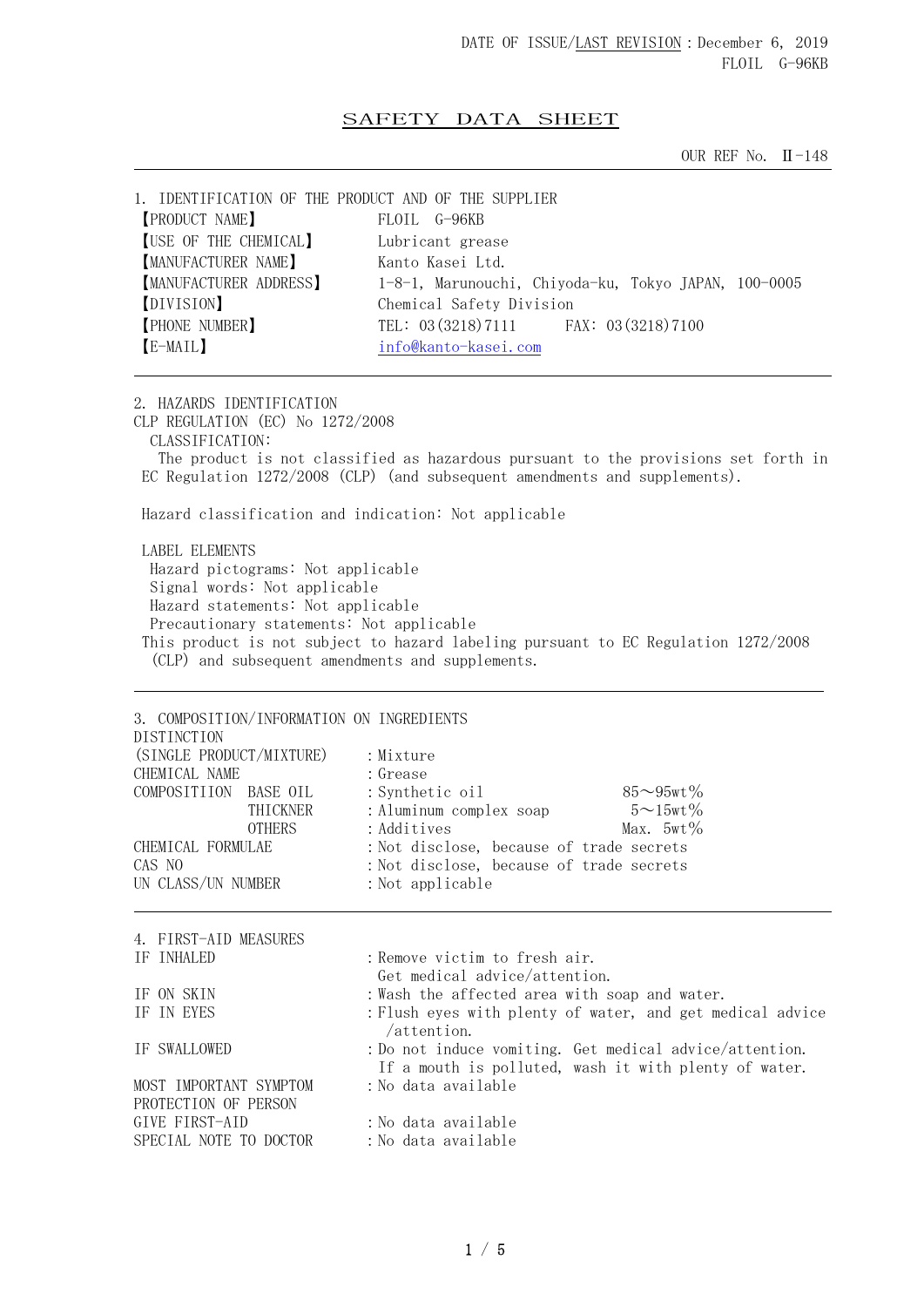| 5. FIRE-FIGHTING MESURES<br>EXTINGUISHING MEDIA                                                                             | : Use spray foam, foam, powder or $CO2$ gas                                                                                                                                                                                                                                                                                                                                                                                                                               |  |
|-----------------------------------------------------------------------------------------------------------------------------|---------------------------------------------------------------------------------------------------------------------------------------------------------------------------------------------------------------------------------------------------------------------------------------------------------------------------------------------------------------------------------------------------------------------------------------------------------------------------|--|
| FIRST FIRE<br>LARGE-SCALE FIRE<br>UNSUITABLE EXTINGUISHING MEDIA<br>PECULIAR HAZARD STATEMENT<br>PECULIAR EXTINCTION METHOD | extinguishing media.<br>: Use powder or $CO2$ gas extinguishing media.<br>: Use foam extinguishing media.<br>: Prohibit rod-shaped water injection.<br>: May be harmful if inhaled vapor/mist produced<br>at $260^{\circ}$ or more.<br>: Cut off combustion source of fire.<br>: Sprinkle water to equipment to cool.<br>: Prohibit to enter to the scene of a fire except                                                                                                |  |
| PROTECTION OF THE PERSON<br>EXTINGUISHIES FIRE                                                                              | staff.<br>: Extinguish fire on the windward side of the fire and<br>not fail to wear protector.                                                                                                                                                                                                                                                                                                                                                                           |  |
|                                                                                                                             |                                                                                                                                                                                                                                                                                                                                                                                                                                                                           |  |
| 6. ACCIDENTAL RELEASE MEASURES<br>PERSONAL PRECAUTIONS<br>ENVIRONMENTAL PRECAUTIONS                                         | : Always wear protective equipment when working.<br>: Take care not to be drained into river and drain.<br>: If the medicine is used for the sea, it should be<br>what suits the standard in the technology that                                                                                                                                                                                                                                                          |  |
|                                                                                                                             | provides by the transportation ministerial<br>ordinance.                                                                                                                                                                                                                                                                                                                                                                                                                  |  |
| METHODS FOR CONTAINMENT<br>AND CLEANING UP<br>SMALL QUANTITY                                                                | : Remove source of a fire.<br>: Remove with a spatula or shovel, or absorb with soil,                                                                                                                                                                                                                                                                                                                                                                                     |  |
| LARGE QUANTITY                                                                                                              | sand or a cloth. Wipe off remainder with a cloth.<br>: Prevent access by roping off the perimeter around<br>the leak. Prevent the spilling grease from spreading<br>with soil and sand. After draining off to a safety<br>area, collect as much as possible into an empty<br>container.                                                                                                                                                                                   |  |
| AT SEA                                                                                                                      | : Prevent dispersion by creating an oil fence.<br>Scoop up or use adsorption mats to soak up.<br>When chemicals are used, these must comply with<br>technological standards as set down in ministry<br>of transport ordinances.                                                                                                                                                                                                                                           |  |
| PREVENTION MESURE<br>OF SECOND DISASTER                                                                                     | : Inform promptly a related organization to<br>attempt prevention and the expansion prevention<br>of the accident when leaking.<br>: Remove source of a fire and prepare extinguishing<br>media.                                                                                                                                                                                                                                                                          |  |
| 7. HANDLING AND STORAGE                                                                                                     |                                                                                                                                                                                                                                                                                                                                                                                                                                                                           |  |
| HANDLING<br>TECHNICAL MESURES                                                                                               | : Avoid contact with flame, sparks and heated objects.<br>Do not allow unnecessary dispersion of vapor.<br>: Take steps to prevent static electricity, and use<br>conductive work clothes and shoes.<br>: Remove completely it in the safety area, if the<br>mechanical equipment are repaired and are processed.<br>: Wear protector, if there is possibility of skin<br>contact or eye contact.<br>: Avoid inhalation of vapor or mist.<br>: Containers must be sealed. |  |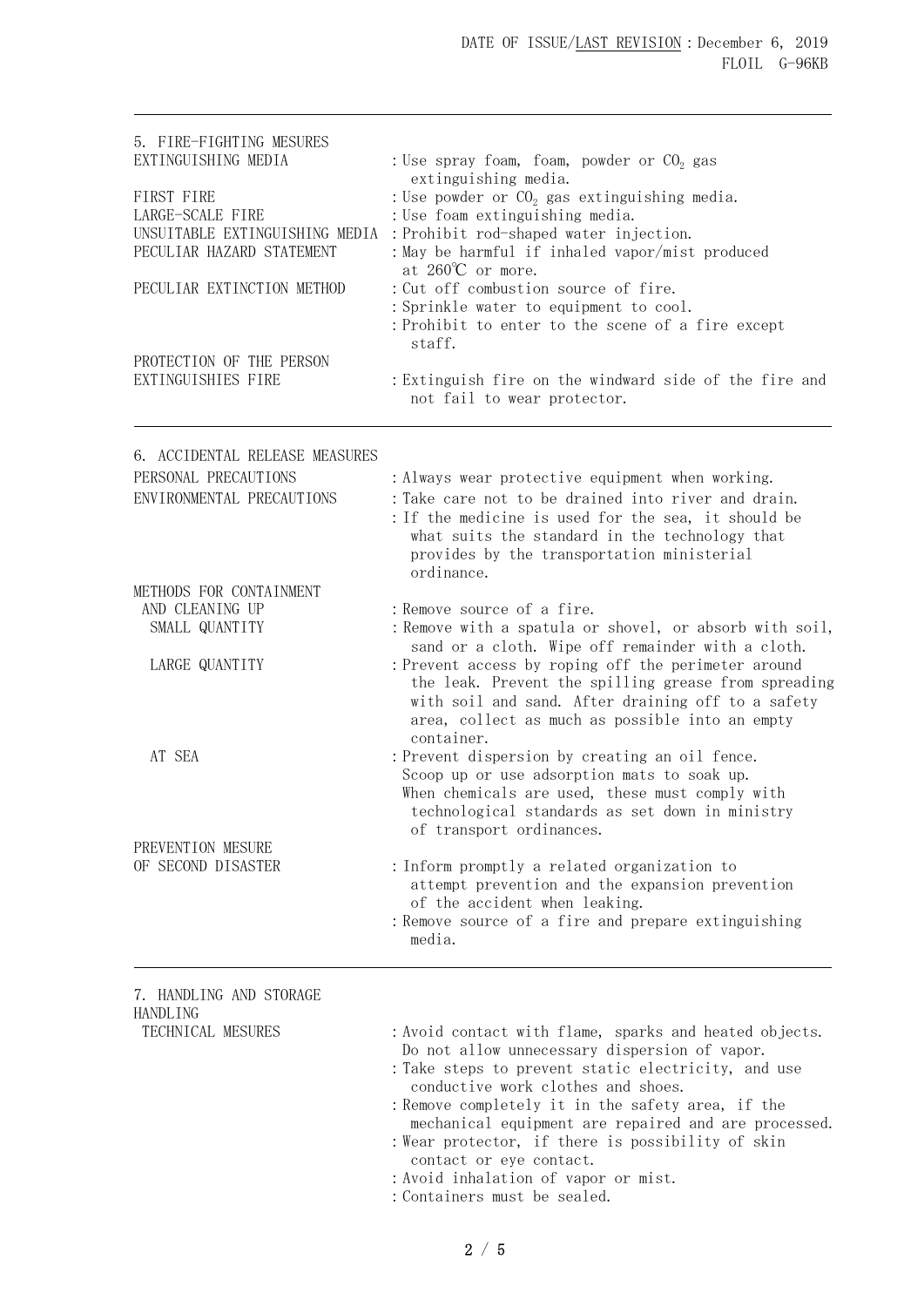| <b>NOTES</b>           | : The vapor from petroleum products builds up easily<br>as it is heavier than air. It is therefore<br>necessary to ensure adequate ventilation and<br>take care with fire.                                                                                                                                                                                                                                                                                                                                                             |
|------------------------|----------------------------------------------------------------------------------------------------------------------------------------------------------------------------------------------------------------------------------------------------------------------------------------------------------------------------------------------------------------------------------------------------------------------------------------------------------------------------------------------------------------------------------------|
| NOTES OF SAFE HANDLING | : Handling should be done at room temperature. Prevent<br>contamination of water and impurities.<br>:Avoid contact with halogens, strong acids, alkaline<br>substances and oxidants.                                                                                                                                                                                                                                                                                                                                                   |
| <b>STORAGE</b>         | : Protect from sunlight. Store in a well-ventilated<br>place.<br>: Avoid heat, sparks, flames and any build-up of<br>static electricity.<br>: Electrical equipment used in the storage area must<br>have a non-explosive structure, and devices must<br>be earthed.<br>: Avoid contact and storing with halogens, strong<br>acids, alkaline substances and oxidants.<br>: Do not apply pressure to empty containers.<br>:Don't cut, weld, heat, or make the hole the<br>container. Traces might ignite attended with the<br>explosion. |

8. EXPOSURE CONTROLS/PERSONAL PROTECTION EQUIPMENT MESURES :If the vapor arises, ventilation equipment or closing of vapor source is needed. :The equipment for washing and the body washing of eyes is set up near the handling area. MANAGEMENT CONCENTRAITON : Not established ALLOWABLE CONCENTRATION : Not established :ACGIH Not established PROTECTION RESPIRATORY PROTECTION : If necessary, wear hazard mask. HAND PROTECTION : Wear the resistance to oil if coming in contact repeating for a long term. EYE PROTECTION : Wear safety glasses with side shields. SKIN PROTECTION : When contacting for a long time or repeatedly, wear oil resistant ones. APPROPRIATE SANITARY REQUIREMENT : Remove dirty clothes, wash completely and reuse.

9. PHYSICAL AND CHEMICAL PROPERTIES

| APPEARANCE                   | : Semisolid                            |
|------------------------------|----------------------------------------|
| COLOR                        | : Light yellow white                   |
| <b>ODOR</b>                  | : Odorless                             |
| pH                           | : No data                              |
| MELTING POINT/FREEZING POINT | : No data                              |
| INITIAL BOILING POINT        |                                        |
| AND BOILING                  | : No data                              |
| FLASH POINT                  | : $0ver$ 200°C (SETA)                  |
| UPPER/LOWER FLAMMABILITY     |                                        |
| OR EXPLOSIVE LIMITS          | : Upper : 7wt% lower : 1wt% (Base oil) |
| <b>VAPOR PRESSURE</b>        | : No data                              |
| VAPOR density                | : No data                              |
| RELATIVE DENSITY             |                                        |
| $(WATER=1)$                  | : Approx. 0.83 $(25^{\circ}\text{C})$  |
|                              |                                        |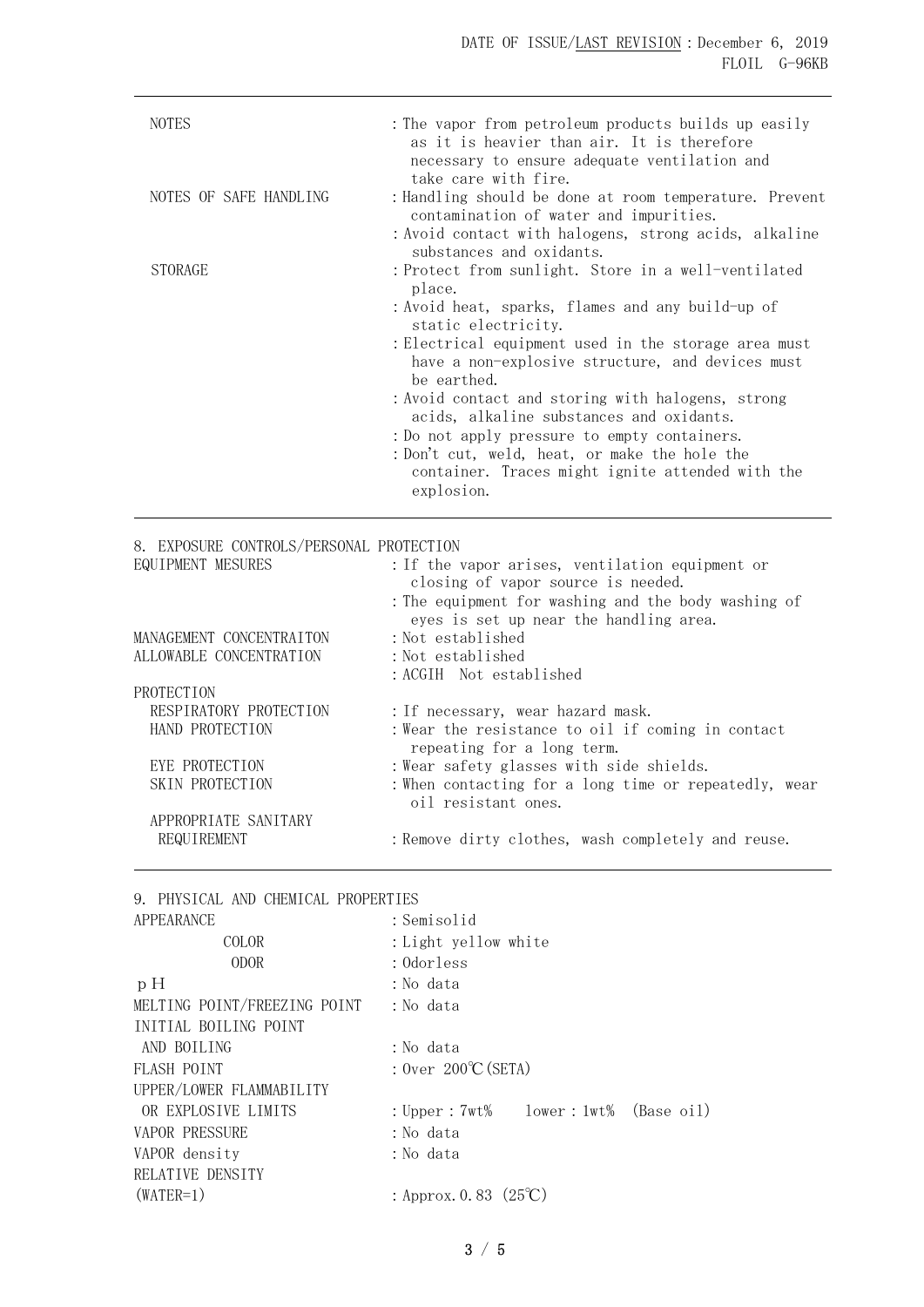# DATE OF ISSUE/LAST REVISION: December 6, 2019 FLOIL G-96KB

| SOLUBILITY                                             | : Water : Insoluble                                                                                                                                                         |
|--------------------------------------------------------|-----------------------------------------------------------------------------------------------------------------------------------------------------------------------------|
|                                                        | Other solvent: Insoluble                                                                                                                                                    |
| AUTO-IGNITION TEMPERATURE<br>DECOMPOSITION TEMPERATURE | : No data<br>: No data                                                                                                                                                      |
| VISCOSITY                                              | : No data                                                                                                                                                                   |
|                                                        |                                                                                                                                                                             |
| 10. STABILITY AND REACTIVITY                           |                                                                                                                                                                             |
| <b>STABILITY</b><br>POSSIBILITY OF HAZARDOUS           | : Stability at room temperature                                                                                                                                             |
| <b>REACTIONS</b><br>CONDITIONS TO AVOID                | : No reaction with water<br>: Heating, high temperature, and contact hazardous                                                                                              |
| INCOMPATIBLE MATERIALS                                 | material<br>: Avoid contact with halogens, strong acids, alkaline                                                                                                           |
| HAZARDOUS DECOMPOSITION                                | substances and oxidants.                                                                                                                                                    |
| <b>PRODUCTS</b>                                        | : A corpuscle that causes polymer fume fever is<br>produced when heated or burned at $260^{\circ}$ C or more.<br>At $400^{\circ}$ or more, harmful hydrogen fluoride gas is |
|                                                        | produced.                                                                                                                                                                   |
| <b>OTHER</b>                                           | : No data available                                                                                                                                                         |
| 11. TOXICOLOGICAL INFORMATION                          |                                                                                                                                                                             |
| <b>ACUTE TOXICITY</b>                                  | : Oral : rat $LD_{50} > 5000$ mg/kg : Not classified                                                                                                                        |
|                                                        | Dermal : No data                                                                                                                                                            |
|                                                        | Inhalation(vapor) : No data<br>Inhalation(mist) : No data                                                                                                                   |
| SKIN CORROSION/IRRITATION                              | : No data available                                                                                                                                                         |
| SERIOUS EYE DANAGE/                                    |                                                                                                                                                                             |
| IRRITATION                                             | : No data available                                                                                                                                                         |
| RESPIRATORY OR SKIN                                    |                                                                                                                                                                             |
| SENSITIZATION<br>GERM CELL MUTAGENICITY                | : No data<br>: No data available                                                                                                                                            |
| CARCINOGENICITY<br><b>BASE OIL</b>                     |                                                                                                                                                                             |
| THICKNER                                               | : No data available                                                                                                                                                         |
| ADDITIVE                                               | : No data available                                                                                                                                                         |
| REPRODUCTIVE TOXICITY                                  | : No data available                                                                                                                                                         |
| STOT-single exposure                                   | : No data available                                                                                                                                                         |
| STOT-repeated exposure<br>ASPIRATION HAZARD            | : No data available<br>: No data available                                                                                                                                  |
| 12. ECOLOGICAL INFORMATION                             |                                                                                                                                                                             |
| TOXICITY<br><b>FISH</b>                                | :No data available                                                                                                                                                          |
| <b>OTHERS</b>                                          | :No data available                                                                                                                                                          |
| PERSISTENCE/DEGRADABILITY                              | : No data available                                                                                                                                                         |
| BIOACCUMULATIVE POTENTIAL                              | : No data available                                                                                                                                                         |
| MOBILITY IN SOIL<br>OTHER ADVERSE EFFECTS              | : No data available<br>: No data available                                                                                                                                  |
| 13. DISPOSAL CONSIDERATIONS                            |                                                                                                                                                                             |
|                                                        |                                                                                                                                                                             |
| WASTE DISPOSAL METHOD                                  | : Consider disposal via licensed waste disposal<br>company. Scrap may be incinerated under properly                                                                         |

4 / 5

your country.

controlled condition. Follow all regulations in